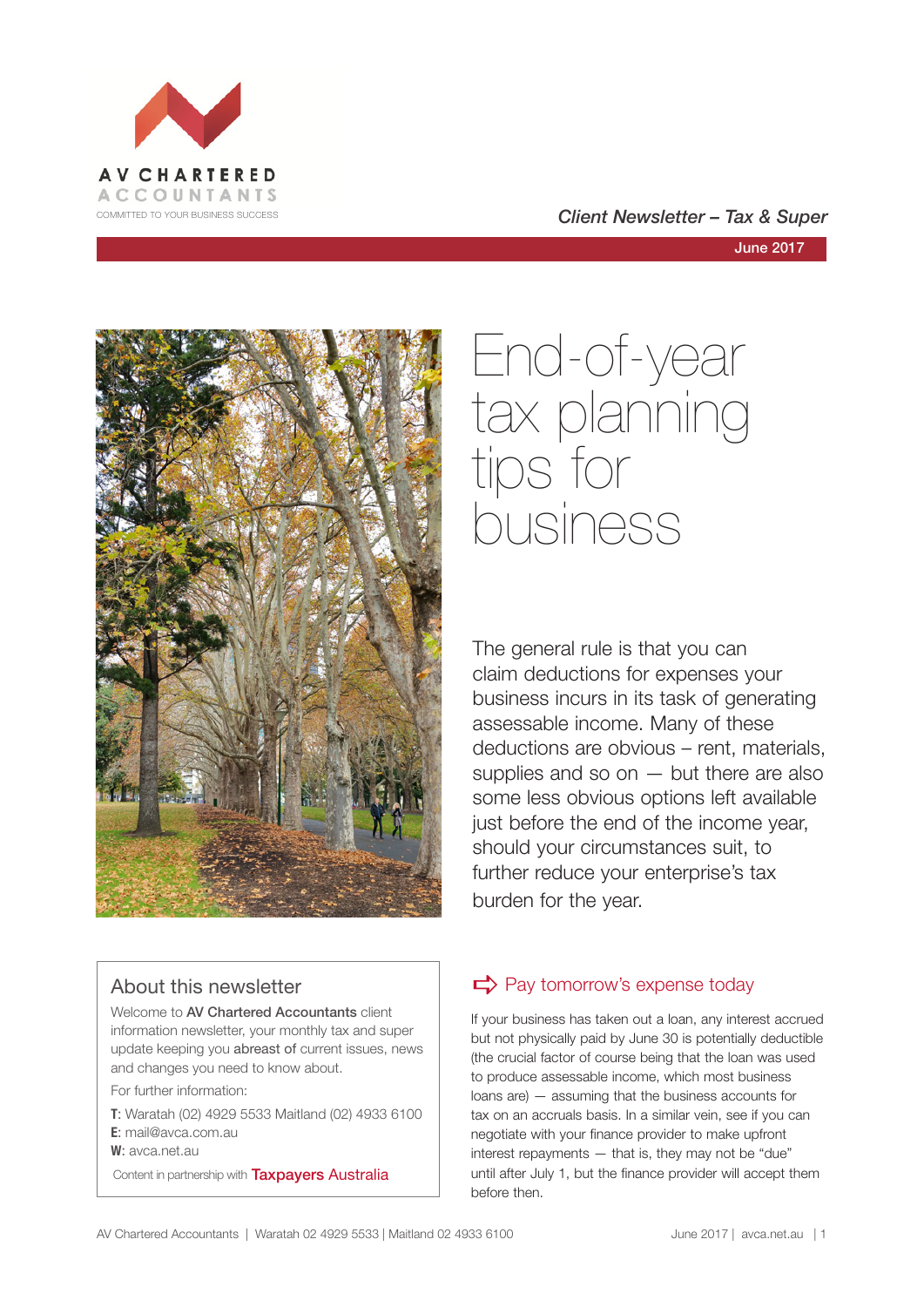#### End-of-year tax planning tips for business *cont*

In a related tip, it is a fact of life that many sole traders fund some business activities through their personal credit card or a personal loan. Because the interest costs are not being incurred under the business name, but in the name of the business owner, many operators have unfortunately assumed that a deduction cannot be claimed.

But remember — a sole trader's business and nonbusiness activities are all dealt with under the taxpayer's personal income for tax purposes. So qualifying business expenses will be deductible even if you used your personal credit card instead of your business one.

## $\Rightarrow$  Capital gain shuffle

Capital losses can be offset against, and therefore reduce, taxable capital gains that you may make on selling other assets. So if your business is due to sell some assets that will realise a capital loss, try to crystallise these losses before June 30.

If however the sale will produce a capital gain, delay crystallising this gain until the 2017-18 income year so that you will have a full fiscal year to get in place options to offset that gain with capital losses or revenue expenses. It may even be worthwhile for you to sell an underperforming asset, and realise a loss, if this suits your CGT circumstances.

And remember, as a general rule the "CGT event" for a disposal occurs at contract date — this could help in your planning if you sell an asset where settlement and/ or payment takes place in 2017-18 but the contract is executed in 2016-17.

## $\Rightarrow$  Appreciate depreciation

Getting a tax deduction for the wear and tear and loss of value on business assets that are used to derive assessable income is a stalwart of the business tax regime, so a review of your enterprise's depreciation schedule is always prudent. Any number of opportunities can be discovered, including the ability to scrap and write-off amounts of redundant assets, reassess remaining effective lives, or allocate assets to a low value pool.

This is important for this and next tax year as the \$20,000 instant asset write-off has been extended until June 30, 2018 (subject to legislation passing). It will thereafter revert to \$1,000 (notwithstanding possible further changes in next year's Federal Budget).

## $\Rightarrow$  Trading stock isn't always standard

Taking into account the changed value of your trading stock over an income year can affect the resulting taxable income. But as you can have a choice of how that valuation is arrived at  $-$  that is, cost, market selling, or replacement value (or even a lower value due to obsolescence) — the end result may allow you to either bring forward deductions or alternatively increase taxable income if you have sufficient deductions to use up for the 2016-17 year.

And remember, each item of trading stock can be valued differently for tax purposes. Ask for our help should you need guidance.

## $\Rightarrow$  Silk purse from a sow's ear

Another unfortunately not uncommon fact of business life is that some amounts owed to you sitting on the balance sheet are not likely to ever be paid. Now is the best time of year to re-consider these amounts, and decide if any are legitimate bad debts, and therefore able to be written off and be transformed into a tax deduction.

To this end, it could pay to go back through your outstanding invoices to find potential bad debt candidates and write them off before June 30. However the ATO has rules regarding bad debt deductions — call our office for more details.

## $\Rightarrow$  A bonus from staff bonuses

Businesses that account for tax on an accruals basis are entitled to claim a tax deduction for an expense in the year in which the business has committed to the liability. If you have committed to pay employees end-of-year bonuses, the accrued expense can be claimed as a tax deduction even though it is physically paid next financial year.

A company can also claim director bonuses in the year the expense is accrued in the same way (directors are classified as employees). For a company to claim a deduction for a director or employee bonus without physically paying the money, the company must, before the end of the financial year, commit to the payment of a specific amount. The amount need not be quantified but the calculation methodology must be fixed (for example, a formula based on profits or revenue amounts yet to be finalised). The commitment should be documented (such as minutes of a directors' meeting).

*continued*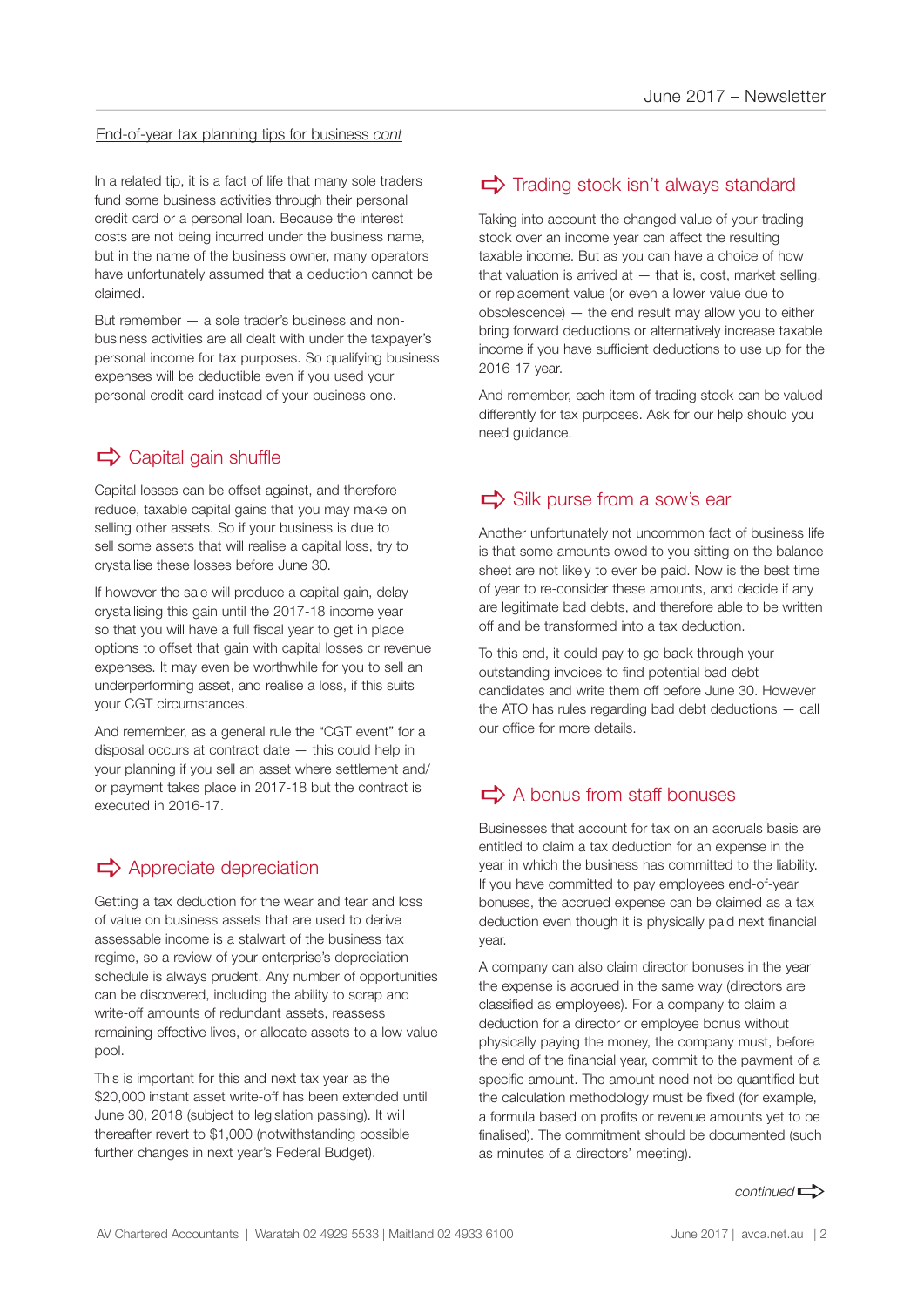End-of-year tax planning tips for business *cont*

## $\Rightarrow$  Remember the concessions

Parliament has finally passed most of the business tax relief package announced in the last Federal Budget, but with some amendments. The legislation brings into effect the following changes for SME businesses:

- Progressive cuts to the company tax rate:
	- The tax rate will be progressively reduced to 27.5% from 2016-17 to 2018-19 for companies that are carrying on a business and have an aggregated turnover of less than \$50 million.
	- The 27.5% rate for those entities will be progressively cut to 25% by 2026-27.
- An increase to the small business entity threshold from 2016-17:
	- The aggregated turnover threshold for access to most small business tax concessions will be \$10 million, with the exception of the below concessions.
		- The threshold for the small business income tax offset will be \$5 million.
		- The threshold for the small business CGT concessions will remain at \$2 million.

And a reminder that the small business income tax offset rate for unincorporated enterprises for 2016-17 has gone up to 8%, and will stay at that rate until 2023-24. It will then double to 16% by 2026-27 (the offset will remain capped at \$1,000 a year however).

A summary of concessions available for small business and eligible thresholds (from July 1, 2016) is laid out in the table below.

## $\Rightarrow$  Soak up those losses

There may be a case to offset prior year losses against current year income, however for companies and trusts the ability to do so can be subject to certain conditions (the carry forward loss rules). These include the continuity of ownership test and the same business test for a company.

See the accompanying article on the next page of this newsletter "What is a tax loss, and how can it be turned to good use?" And of course ask us to consult with you should this seem applicable.

| Summary of concessions available for small business and eligible thresholds (from 1 July 2016) |                                        |                                         |                                               |                     |                                           |                           |                                                            |
|------------------------------------------------------------------------------------------------|----------------------------------------|-----------------------------------------|-----------------------------------------------|---------------------|-------------------------------------------|---------------------------|------------------------------------------------------------|
| Aggregated<br>annual<br>turnover                                                               | \$20,000<br>instant asset<br>write-off | Small<br>business<br>CGT<br>concessions | Small<br>business<br>restructure<br>roll-over | Company<br>tax cuts | Small<br>business<br>income tax<br>offset | Small<br>business<br>pool | Immediate<br>deduction<br>for certain<br>start-up<br>costs |
| $<$ \$2 $m$                                                                                    | Yes                                    | Yes                                     | Yes                                           | Yes                 | Yes                                       | Yes                       | Yes                                                        |
| $<$ \$5 $m$                                                                                    | Yes                                    | No.                                     | Yes                                           | Yes                 | Yes                                       | Yes                       | Yes                                                        |
| $<$ \$10 $m$                                                                                   | Yes                                    | <b>No</b>                               | Yes                                           | Yes                 | <b>No</b>                                 | Yes                       | Yes                                                        |

This information has been prepared without taking into account your objectives, financial situation or needs. Because of this, you should, before acting on this information, consider its appropriateness, having regard to your objectives, financial situation or needs. Liability limited by a scheme approved under professional standards legislation (other than for acts or omissions of financial services licensees).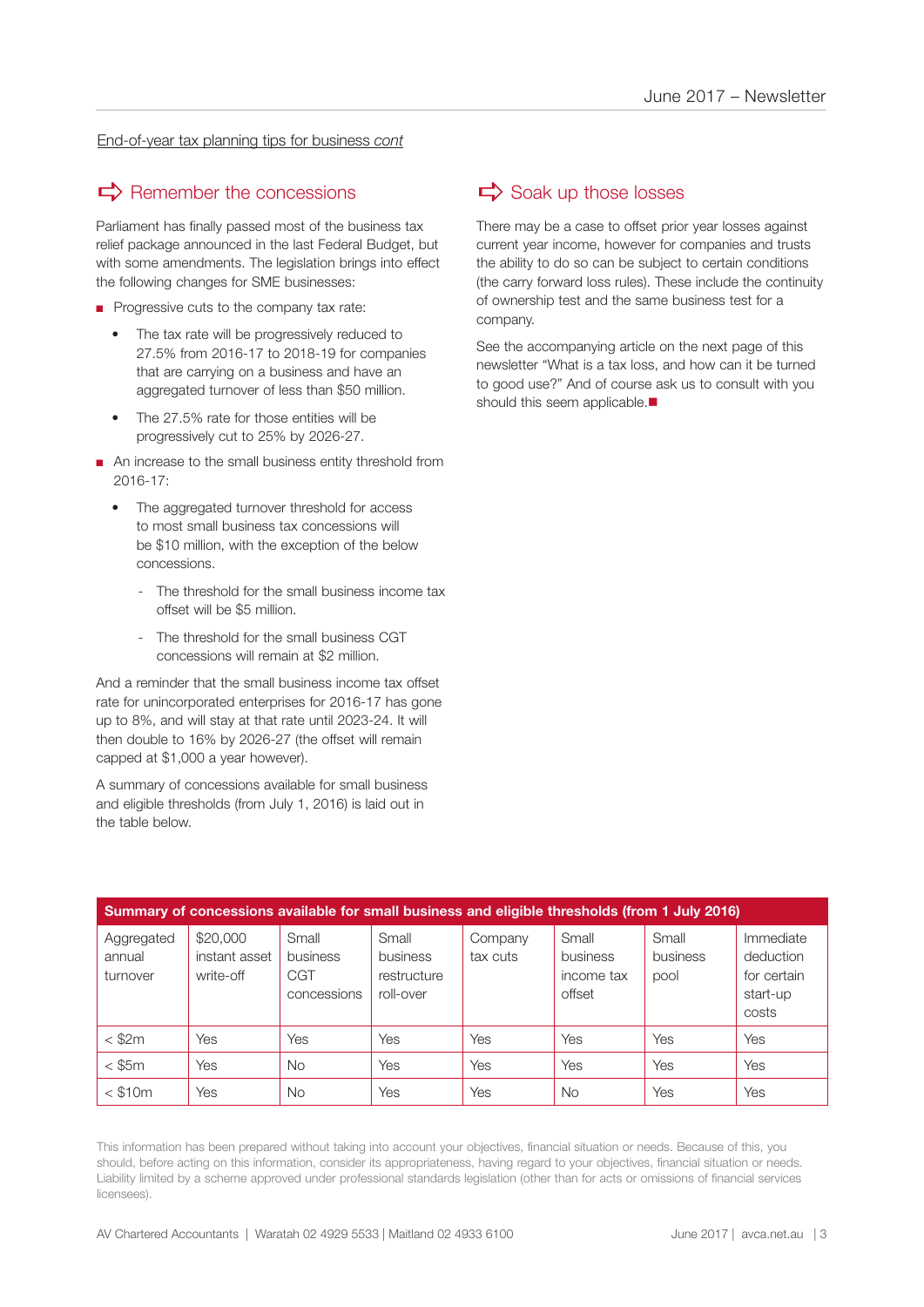# What is a tax loss, and how can it be turned to good use?

You generally make a tax loss when the total deductions that can be claimed for a financial year exceed the total of assessable and net exempt income for the year.

If you operate a business that makes a loss you can generally carry forward that loss and claim a deduction for it in a future year. If you're a sole trader or in a partnership, you may be able to claim business losses by offsetting them against your other personal income (such as investment income) in the same income year.

Only sole traders or individual partners in a partnership who meet one of the non-commercial losses requirements (see next page) can offset business losses against other income (such as salary or investment income) in the same income year.

If you do not meet any of these requirements, or if you operate through a company or a trust, you can still carry it forward to future years. If your business makes a profit in a following year, you can offset the deferred loss against that profit.

Note that a tax loss is different from a capital loss. A capital loss occurs when you dispose of a capital asset for less than its tax cost base. A capital loss can only be offset against any capital gains in the same income year or carried forward to offset against future capital gains – it cannot be offset against income of a revenue nature.

Your business structure can affect how you can claim tax losses. For example, companies can generally choose the year in which they claim a deduction for a carried forward tax loss. This can be useful as it means, for example, that a company can choose not to utilise prior year losses in a particular year in order to pay sufficient tax to be able to distribute franked dividends. However, if you operate as a sole trader, partnership or trust, you cannot choose the year or years in which you claim a deduction for your prior-year tax losses.

#### SOLE TRADERS

Individuals can generally carry forward a tax loss indefinitely, but must claim it at the first opportunity (that is, the first year that there is taxable income). You cannot choose to hold on to losses to offset them against future income if they can be offset against the current year's income.

Carried forward tax losses are offset first against any net exempt income (such as pension income, government allowances and so on) and only then against assessable income. Losses must be claimed in the order in which they were incurred.  $control \implies$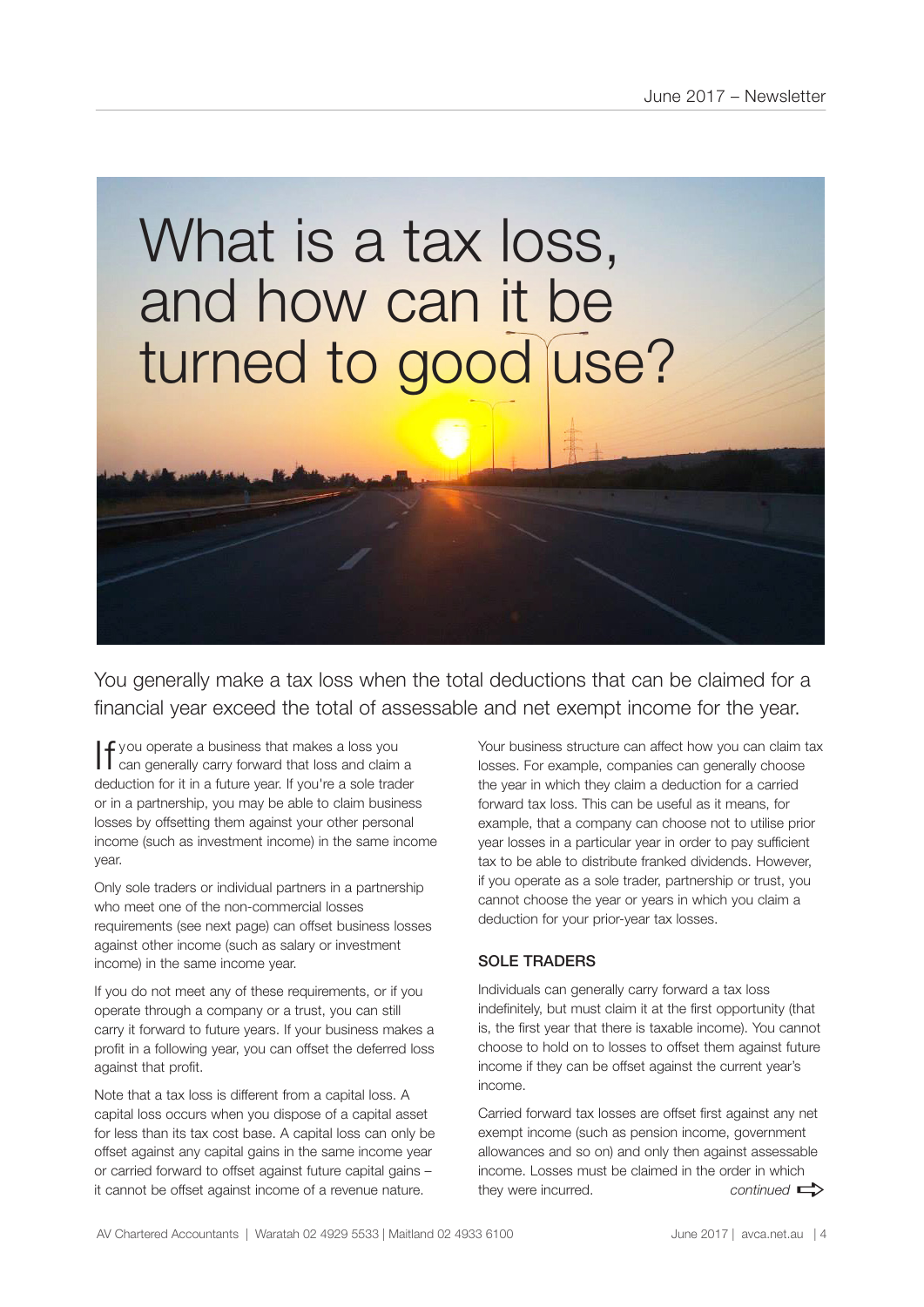#### What is a tax loss, and how can it be turned to good use? *cont*

#### NON-COMMERCIAL LOSSES

If you're in business as an individual, either alone or in a partnership, and your business makes a loss, you must check the non-commercial loss rules to see if you can offset the loss against your income from other sources, such as wages.

You can ask us about the non-commercial loss rules, but briefly these rules dictate that you can't claim a loss for a business that is little more than a hobby or lifestyle choice (based on the legal tests, not on your intentions). Even if it has business-like characteristics, if it is unlikely to ever make a profit and doesn't have a significant commercial purpose or character, you generally can't offset the loss against your other income.

In these cases, if you are thinking of ramping up your efforts and are sure you will make a profit in the future, you might decide to defer the loss until you realise that profit from the business.

The non-commercial business loss requirements are:

- your business is a primary production business or a professional arts business and you make less than \$40,000 (excluding any net capital gains) in an income year from other sources
- your income for non-commercial business loss purposes is less than \$250,000, and either
	- your assessable business income is at least \$20,000 in the income year
	- your business has produced a profit in three out of the past five years (including the current year)
	- your business uses, or has an interest in, real property worth at least \$500,000, and that property is used on a continuing basis in a business activity (this test excludes your private residence and adjacent land)
	- your business uses certain other assets (excluding motor vehicles) worth at least \$100,000 on a continuing basis.

If you fail all of the tests but you believe that you should be allowed to claim the loss due to special circumstances, you can apply to the ATO for the "Commissioner's discretion" to apply, which would allow you to utilise the loss (we can help you with this application).

#### **COMPANIES**

Companies can carry forward a tax loss indefinitely, and use it when they choose, provided that since the loss was incurred they have either:

- maintained the same majority ownership and control, or
- carried on the same business once the ownership test is failed.

If there is a change of ownership or control of a company during an income year and the company does not maintain the same business, it must work out its taxable income and tax loss. In broad terms, a company in this situation has both a taxable income and a tax loss for the same year. In some circumstances, the loss may be carried forward and used in later years, subject to the usual restrictions.

Also note that with tax losses, you must keep proper records relating to your tax affairs for at least five years. If you use information from those records in a later tax return, you may have to keep records for longer. So, if you carry forward a tax loss, you must keep the records until the end of any period of review for the income tax return in which the loss is fully deducted. $\blacksquare$ 

Certain deductions that would otherwise be allowable cannot be claimed as deductions where doing so would give rise to a tax loss. They are:  $\overline{a}$ 

- payments of pensions, gratuities or retirement allowances to employees, former employees, or their dependents
- gifts or contributions made to deductible gift recipients
- **payments made under conservation** covenants, and
- personal superannuation contributions.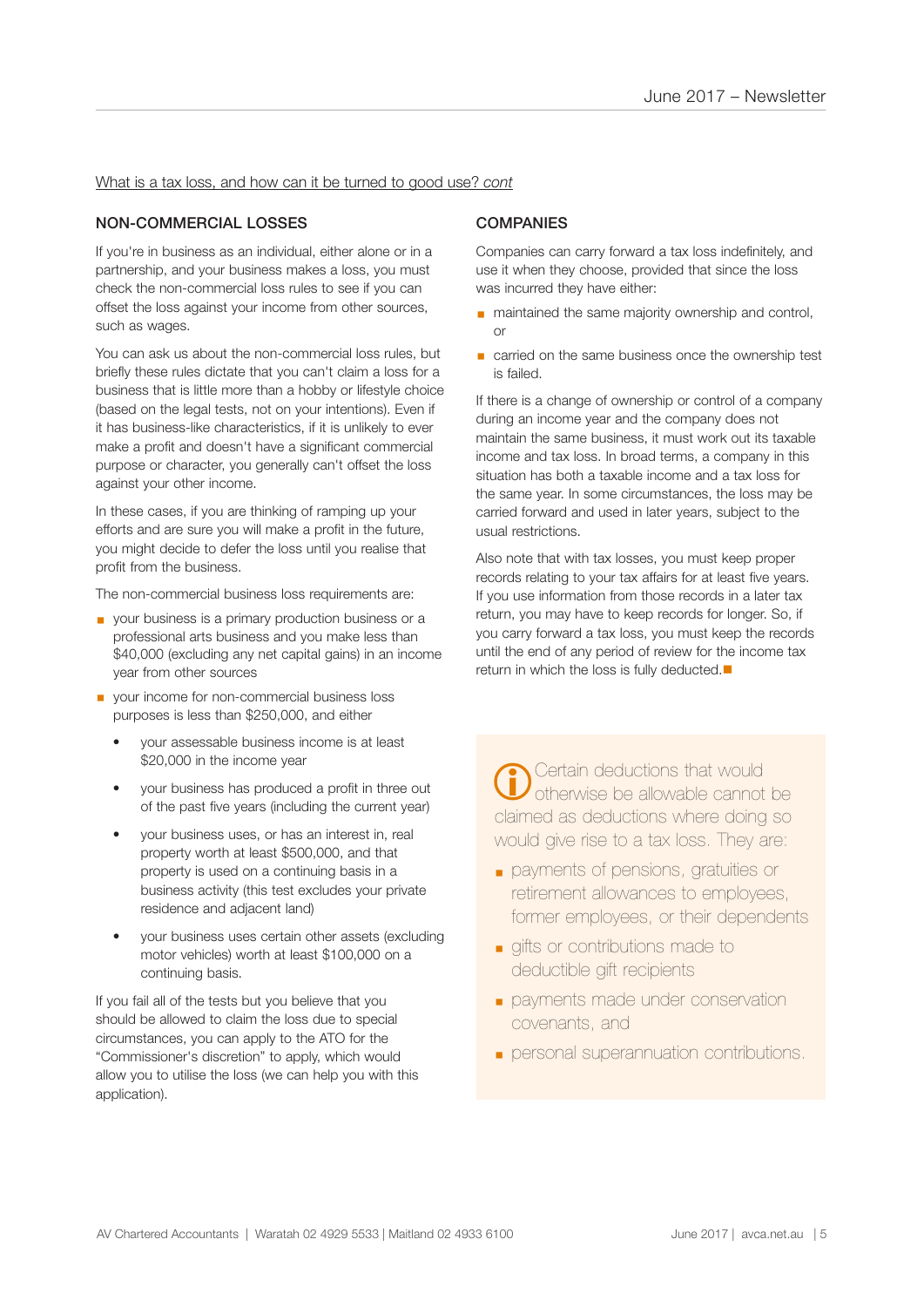## **The transitional CGT relief measure and your SMSF**



ransitional capital gains tax (CGT) relief is temporary relief available to all complying superannuation funds, not just SMSFs, for certain CGT assets that would otherwise give rise to a taxable capital gain through the necessary efforts to comply with the new transfer balance cap and new conditions to be applied to transition to retirement income streams (TRIS).

Upon the introduction of the transfer balance cap, effective July 1, 2017, it is expected that some SMSF trustees will need to scale back existing pensions so that the super fund's members do not exceed their transfer balance cap, which is \$1.6 million for the 2017-18 financial year.

If CGT assets are sold to enable the commutation and withdrawal from existing pensions, then the current law will apply to these disposals and the transitional CGT relief is of no relevance.

Conversely, if a fund member decides to commute a portion of their superannuation interest that currently is in the pension phase back into the accumulation phase, then the transitional CGT relief will be relevant. This is because investment earnings, including capital gains, are taxable in the accumulation phase.

Additionally, from July 1, 2017, income from assets supporting a TRIS will not be eligible for an exemption from income tax on earnings, so the CGT relief provisions will be relevant for superannuation fund members receiving a TRIS.

Essentially, the transitional CGT relief ensures any capital gains that might arise as a result of superannuation fund members complying with the transfer balance cap or because of a TRIS losing the tax exemption will continue to receive concessional treatment.

### **The application of CGT relief**

Trustees can choose to apply temporary CGT relief if they hold the asset throughout the period November 9, 2016 to June 30, 2017 (the "pre-commencement period"), and must do so before they are required to lodge the fund's 2016-17 tax return. Assets purchased or sold during the pre-commencement period are not eligible for relief.

Applying CGT relief will:

- reset the cost base of an asset to its market value (this is where trustees reallocate or re-proportion assets from retirement phase to accumulation phase). The market value would be determined under the ATO's valuation guidelines for SMSFs on the date of the asset transfer, or June 30, 2017 where assets are re-apportioned
- defer a capital gain that arises when resetting the cost base for re-proportioning assets where you use the proportionate method.

If a trustee has been using the segregated method, and either continues to use it or switches to the proportionate method, an asset must cease being a segregated current pension asset at a time during the "pre-commencement period" to be eligible for relief. The capital gain or loss for that asset will then be entirely disregarded.

An asset ceases to be a segregated current pension asset when:

- it is transferred out of the pool of segregated current pension assets; or
- the trustee makes and records an election to switch to the proportionate method.

The ATO has published a Law Companion Guideline on the relief measures, and we are happy to provide you with a link to this and discuss your options.  $\blacksquare$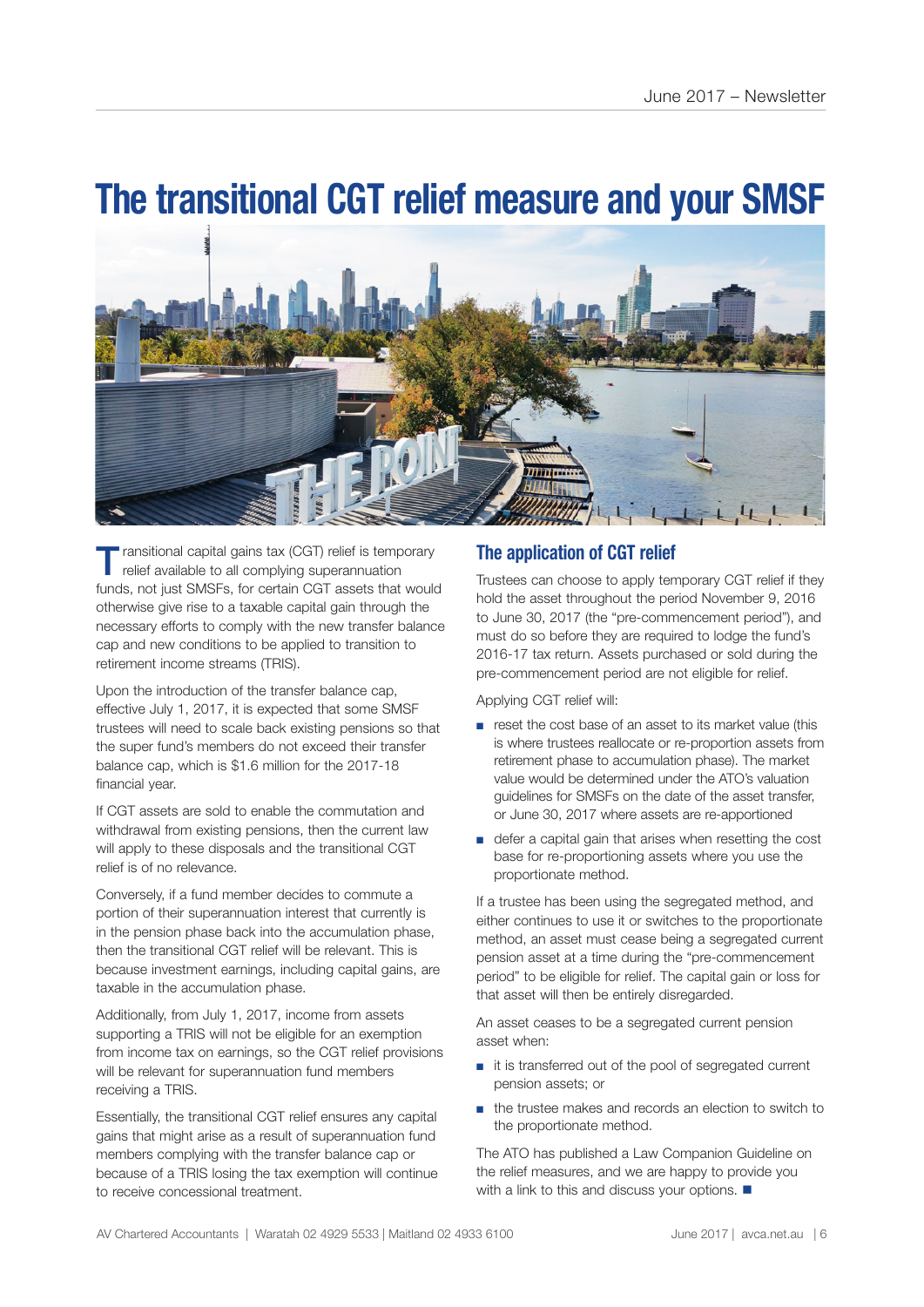## **Q: WHO IS ASSESSABLE ON INTEREST INCOME?**

#### A: THOSE WHO "BENEFIT"

It is a fairly well-established and welcome act for an aunt or uncle or of course a parent to start a savings account for a new addition to the family. It is not so common however, to factor in the taxation obligations that may arise from this generosity.

A young child may not be able to reach the buttons at the ATM, but they can certainly have bank accounts in their own name. Naturally it is a child's guardian who will manage their financial matters, and therefore a parent may operate a savings account on behalf of their child.

For taxation however, while the account may be in the child's name, the underlying tax principle that prevails is that investment income (in this case, the bank account's interest) is assessable to the person who beneficially owns the money (not necessarily who legally owns it).

The tax rules in operation here are not limited to children's saving accounts, but it is a scenario that is useful in describing the principles at work. In fact, the Taxation Commissioner has recently issued guidance that consolidates previous rulings and determinations in relation to not just children's savings accounts but also monetary gifts to a child, joint bank accounts, and joint signatories to a bank account.

In each situation, it has been determined that interest income on a bank account is assessable to the person or persons who beneficially own the money in the account.

#### TAX RATES FOR MINORS

The ATO and other government agencies determine a "minor" to be those under the age of 18, however some people are surprised to find out that the tax rates that can be applied to the "unearned" (that is, passive) income of such young taxpayers can seem so punitive.

For minors, the tax free threshold is a mere \$416. Between \$417 and \$1,307 the rate is set at 68% (66% after June 30, 2017, when the Temporary Budget Repair levy expires). From \$1,308, the top (adult) marginal rate applies.



But the reason for the seemingly harsh rates has little to do with punishing the kids and more to do with the behaviour of the older generation. These rates (and other measures, such as the exceptions dealt with below) were introduced to stop or discourage adults from channelling a portion of their income through their child's bank account, thus taking advantage of lower marginal and effective tax rates for themselves.

#### EXCEPTED INCOME, EXCEPTED PERSONS

There are, of course, exceptions. Broadly, the income derived by minors is taxed at a punitive rate unless the minor is an "excepted" person or the income is "excepted" income (so called as these are an exception from the minors tax regime).

An "excepted person" is a minor who is any of the following (with special conditions to be met):

- a full time worker
- a person with a disability, or
- a person with a double orphan pension.

"Excepted income" includes:

- employment income
- taxable pensions or payments from Centrelink or the Department of Veterans' Affairs